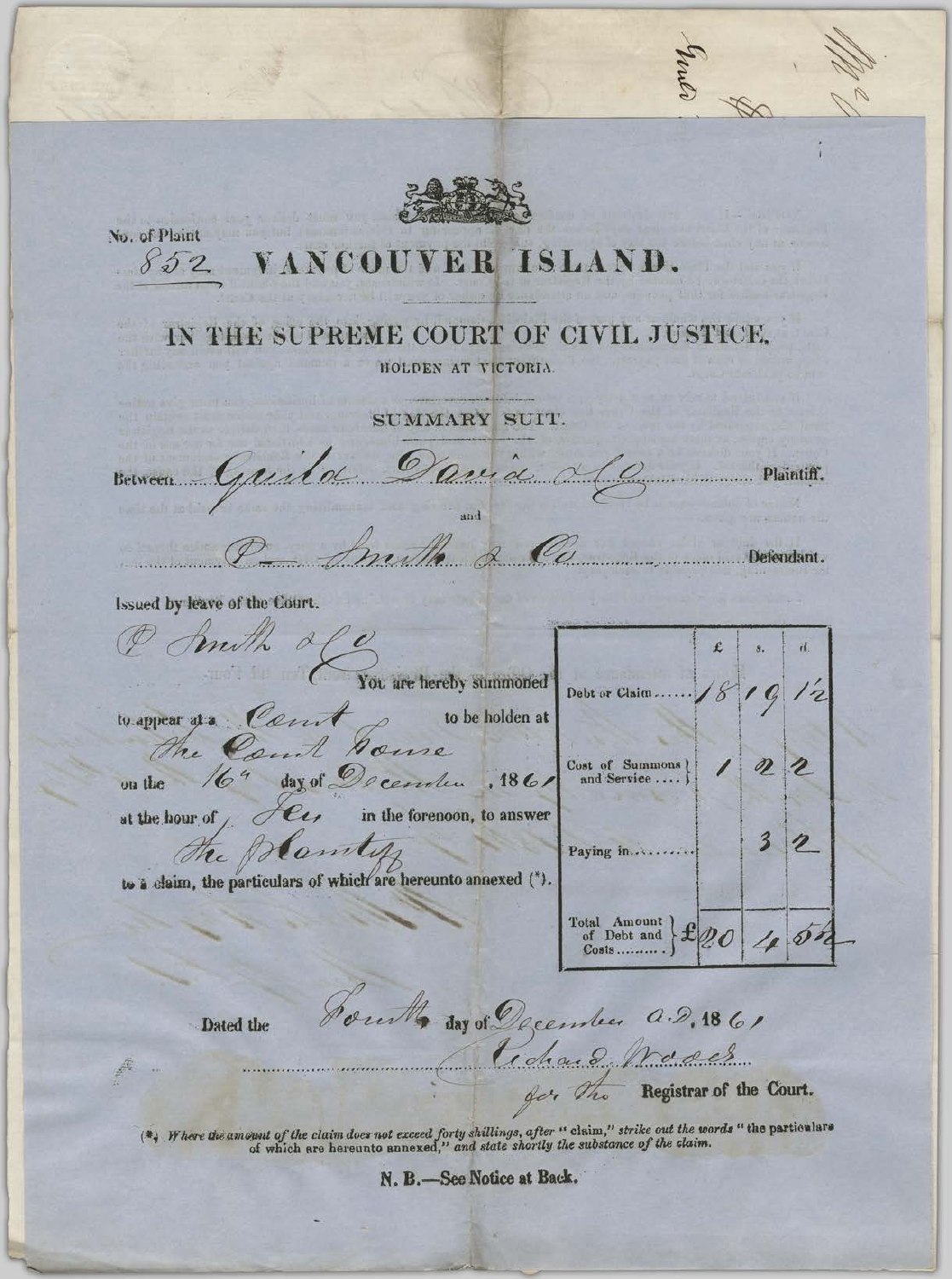

NOTICE.--If you are desirous of confessing the Plaintiff's claim, you must deliver your confession to the Registrar of the Court five clear days before the day of appearing to this summons; but you may enter your confession at any time before the day of appearing, subject to the payment of further costs.

If you and the Plaintiff can agree 'as to the 'amount due and the mode of payment, judgment may at any time before the Court-day be entered by the Registrar of the Court. In which case, you and the plaintiff must attend at the Registrar's office for that purpose, and no attendance by either of you will be necessary at the Court.

If you admit the whole or any part of the Plaintiff's demand, by paying into the office of the Registrar of the Court, at the Court House the amount so admitted, together, with the costs, proportionate to the amount you pay in, five clear days before the day of appearance, you will avoid any further costs, unless in case of part payment, the Plaintiff, at the hearing, shall prove a demand against you exceeding the sum so paid into Court.

If you intend to rely on as a defence, a set-off, infancy, coverture, or a statute of limitations, you must give notice thereof to the Registrar of the Court five clear days before the day of hearing, and your notice must as many copies, as there are opposite parties, of the notice and particulars, and an additional one for the use of the Court. If your defence be a set-off, you must, within the same time, also deliver to the Registrar a statement of the particulars thereof. If your defence be a tender, you must pay into Court, before, or at the hearing of the cause, the amount you allege to have been tendered.

Notice of defence cannot be received unless the fees for entering and transmitting the same be paid at the time the notices are given.

If the debt or claim exceed five pounds, you may have the cause tried by a jury, on giving notice thereof in writing at the said office of the Registrar, two clear days at least before the day of trial, and on payment of the fees tor summoning, and payable to such jury.

Summonses for witnesses and the production of documents may be obtained at the Office of the Registrar, 1874-18

Hours of attendance at the Office of the Registrar from Ten till Four. Ahouted Suite 100 100 1 presented Paxement relationers Smitheral LateT Donald Hitler ar, ndi basetti by pale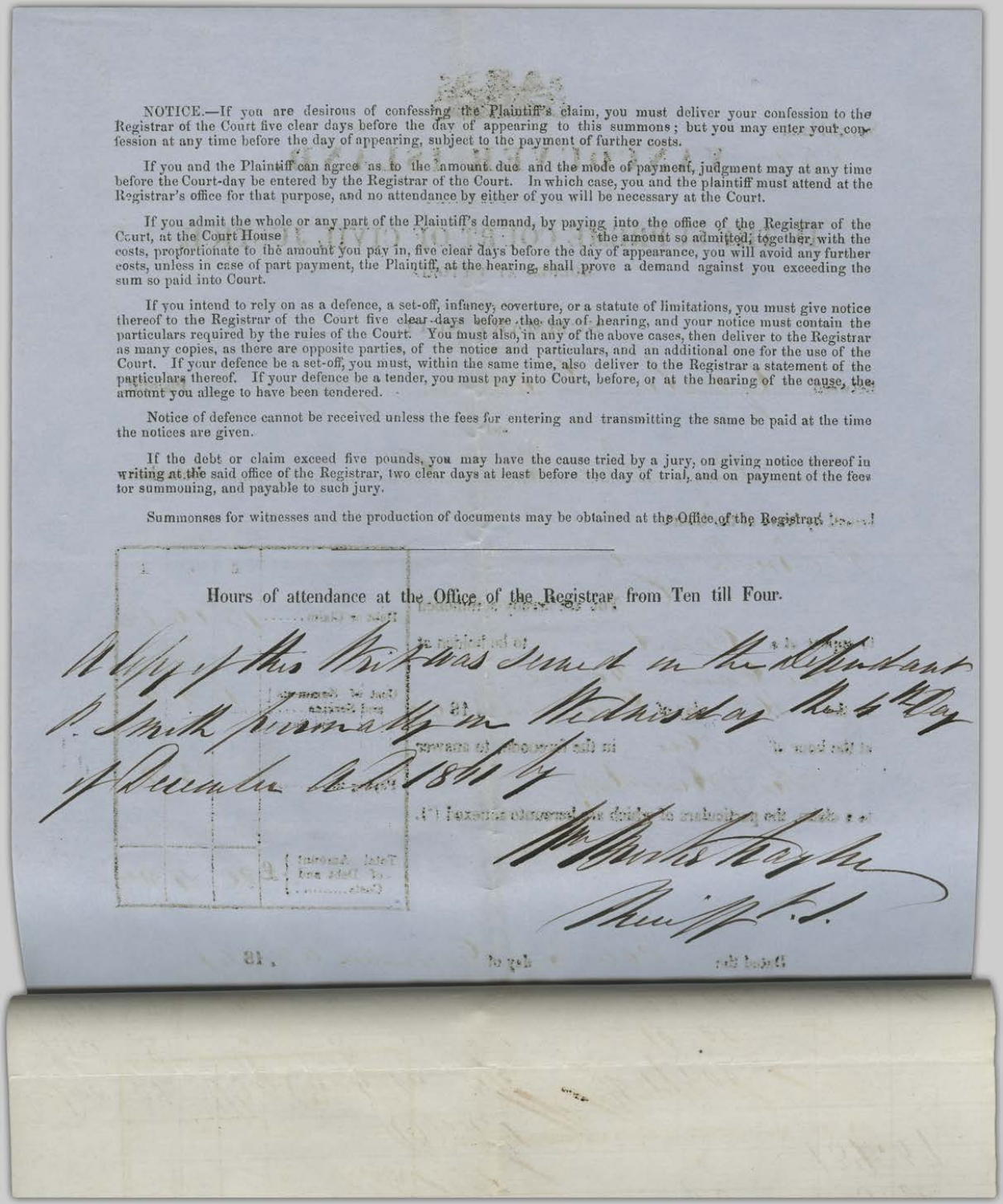